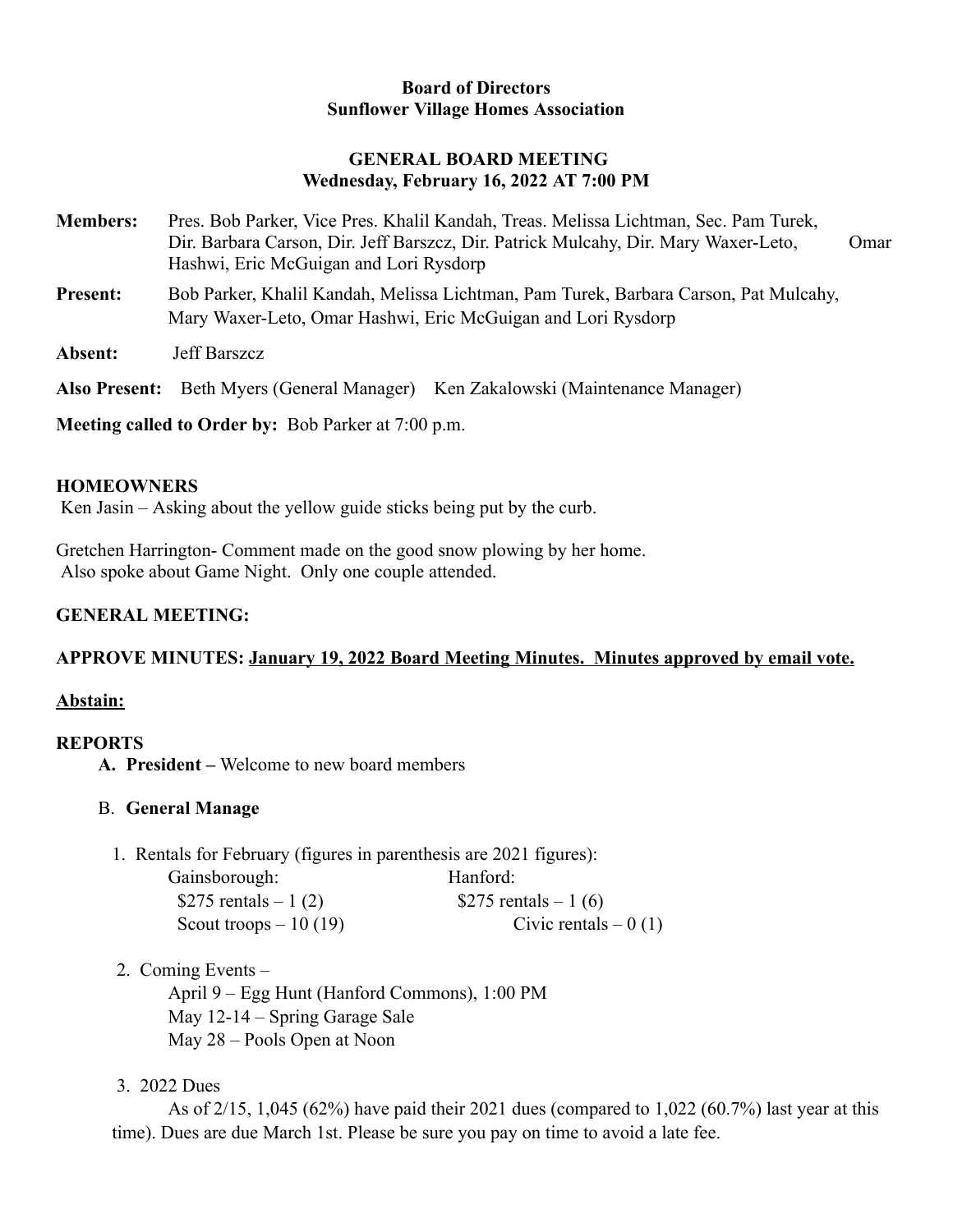#### 4. Payment Plans

We currently have 17 homeowners on a payment plan for their 2022 dues.

5. Renewal applications have been sent to all 2021 lifeguards, 6 to 8 new guards to hire.

6. The Girl Scouts have been placed on notice that they must clean up after their events. Trash and left over food has been left in the kitchen at Gainsborough. Late last year the Boy Scouts were charged for similar offenses.

# **C. Maintenance Manager**

# **Work Completed at Hanford Clubhouse:**

- Walk through the clubhouse on Mondays to check for problems.
- Completed monthly preventive maintenance for Feb. at both clubhouses.
- Called electrical contractors to get a quote on replacing the electrical service panel in the pump room. The panel is showing signs of overheating and melting the insulators behind the breakers. Met with O'Donnell Electric, Bratcher Electric and Family Heating for quotes.
- Call CintAs fire alarm company to service the fire panel in the pump room. The panel is in trouble condition and will not clear. Scheduled an appointment for service for March 3rd.
- Shovel and salt walks after snowstorms**.**

# **Work completed at Gainsborough Clubhouse:**

- Check the clubhouse on Mondays for problems.
- Replaced the photocell for the lights above front entrance.
- Shovel and salt walks after snowstorms.

# **Hanford Fire Panel**

I spent some time trouble shooting this 'Trouble Indicator' issue.

I disconnected AC power and the battery, disconnected the initiating circuit wires, 2 zones, which are the smoke and heat detectors, and checked for open circuits, checked end of line resisters, both read 2.2k ohms, pulled the annunciator circuit wires and checked for an open circuit, grounding, and end of line resistor, it read 10k ohms. Checked AC voltage, 120v, checked DC voltage at the battery, 13.8 v. All checks were OK, and I verified that the fire panel will respond to an alarm. The panel will still not clear the trouble indicator.

**We have the March appointment because the service tech for our area is on extended medical leave, so we will be put in another techs schedule since we are not in an emergency condition with no coverage.**

**Talked with a homeowner on Swanmere who backs up to a common area. The owner is having problems with his sump pump drain backing up. He had a plumber come out and snake his drain and the blockage is in the storm drain main after his connection. Will have to investigate this further.**